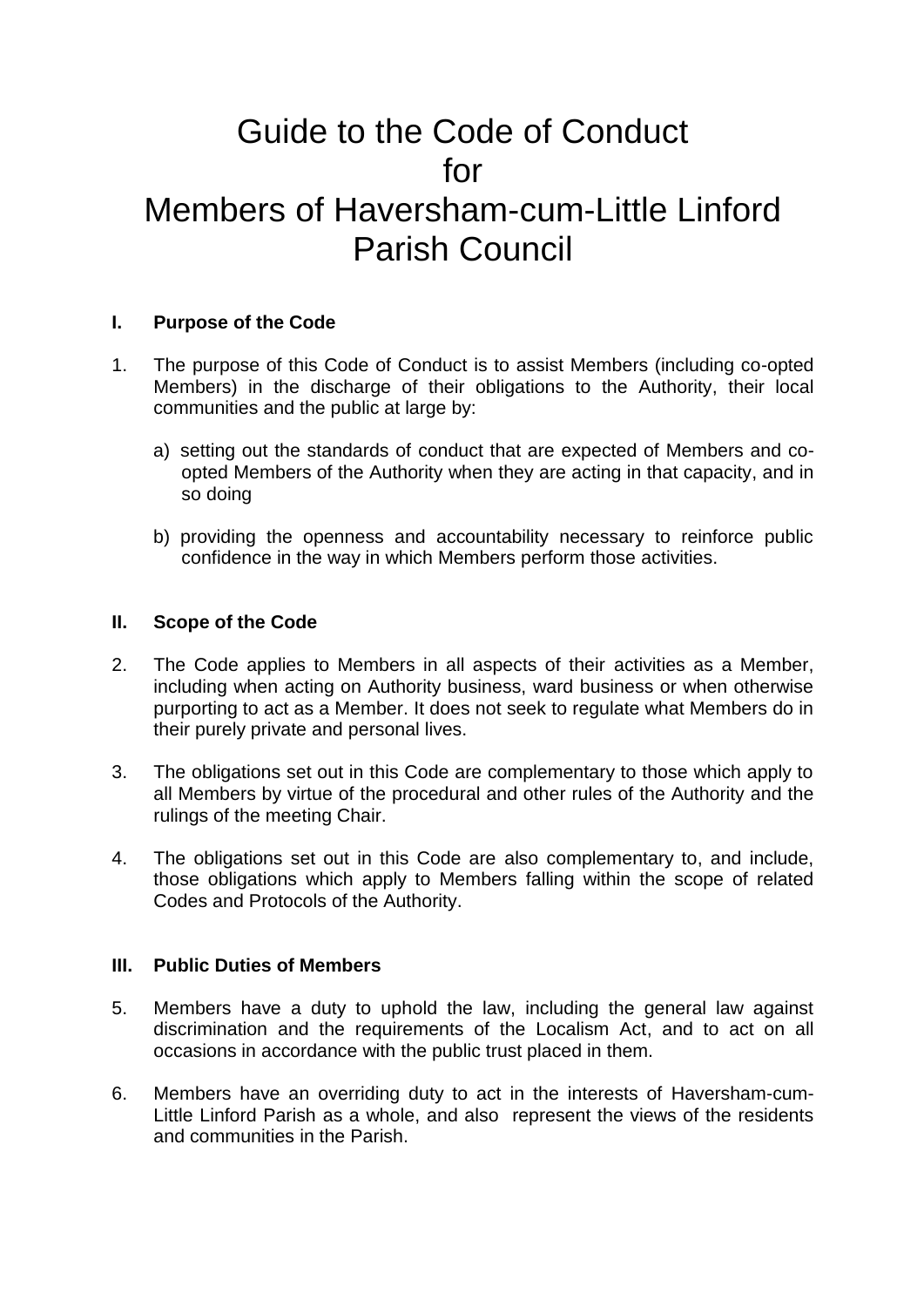# **IV. Principles of Conduct**

- 7. The Localism Act 2011 required that the Authority must adopt a Code of Conduct to apply to its Members and co-opted Members, which is
	- (a) consistent with a set of prescribed principles described and
	- (b) includes provisions in respect of the registration and disclosure of
		- (i) pecuniary interests, both
			- (1) 'disclosable pecuniary interests' required as a minimum under the Localism Act and
			- (2) other pecuniary interests; and
		- (ii) interests other than pecuniary interests
- 8. In carrying out their duties in exercising the functions of their Authority or otherwise acting as a councillor or co-opted member, Members will be expected to observe the provisions of the Code and appreciate that the Code is based on the following general principles of conduct identified by the Committee on Standards in Public Life in its First Report as applying to holders of public office, which will be taken into consideration when any allegation is received of breaches of the provisions of the Code.

#### "*Selflessness*

Holders of public office should take decisions solely in terms of the public interest. They should not do so in order to gain financial or other material benefits for themselves, their family, or their friends.

#### *Integrity*

Holders of public office should not place themselves under any financial or other obligation to outside individuals or organisations that might influence them in the performance of their official duties.

#### *Objectivity*

In carrying out public business, including making public appointments, awarding contracts, or recommending individuals for rewards and benefits, holders of public office should make choices on merit.

#### *Accountability*

Holders of public office are accountable for their decisions and actions to the public and must submit themselves to whatever scrutiny is appropriate to their office.

#### *Openness*

Holders of public office should be as open as possible about all the decisions and actions that they take. They should give reasons for their decisions and restrict information only when the wider public interest clearly demands.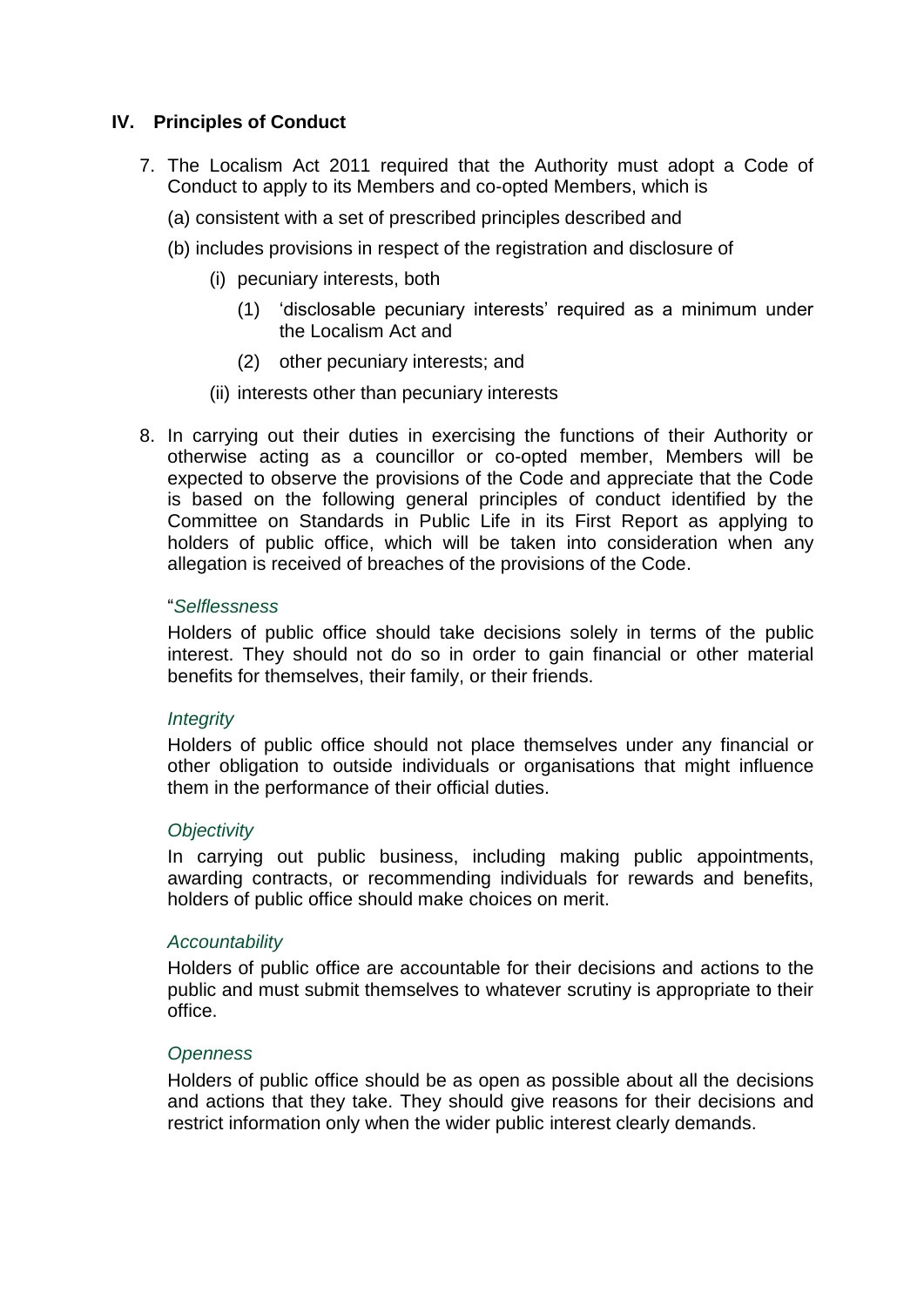#### *Honesty*

Holders of public office have a duty to declare any private interests relating to their public duties and to take steps to resolve any conflicts arising in a way that protects the public interest.

# *Leadership*

Holders of public office should promote and support these principles by leadership and example."

# **V. General Expectations of Conduct**

- 9. Members shall base their conduct on a consideration of the public interest, avoid conflict between personal interest and the public interest and resolve any conflict between the two, at once, and in favour of the public interest.
- 10. Members shall at all times ensure that their use of expenses, allowances, facilities and services provided from the public purse is strictly in accordance with the rules laid down on these matters, and that they observe any limits placed by the Authority on the use of such expenses, allowances, facilities and services.
- 11. Members shall at all times conduct themselves in a manner which will tend to maintain and strengthen the public's trust and confidence in the integrity of the Authority and never undertake any action which would bring the Authority, or its Members or officers generally, into disrepute.

# **VI. Registration and Declaration of Interests**

- 14. Members shall fulfil conscientiously the requirements of the Authority in respect of the registration of interests in the Register(s) of Members' Interests and, where it is required or appropriate to do so, shall always draw attention to any relevant interest in any proceeding of the Authority or its Committees, or in any communications with the Authority, its Members or officers as required in
	- (a) Part 2 of the Code of Conduct; and
	- (b) the Council's standing orders

# **VII. Duties in respect of the Milton Keynes Council Standards Committee and the Monitoring Officer**

15. The application and guidance on this Code shall be a matter for Milton Keynes Council Standards Committee and, as appropriate, the Monitoring Officer, to assist parish (town or community) councils to promote and maintain high standards of conduct acting in accordance with their terms of reference or duties as set out in chapter 7 to the Localism Act 2011.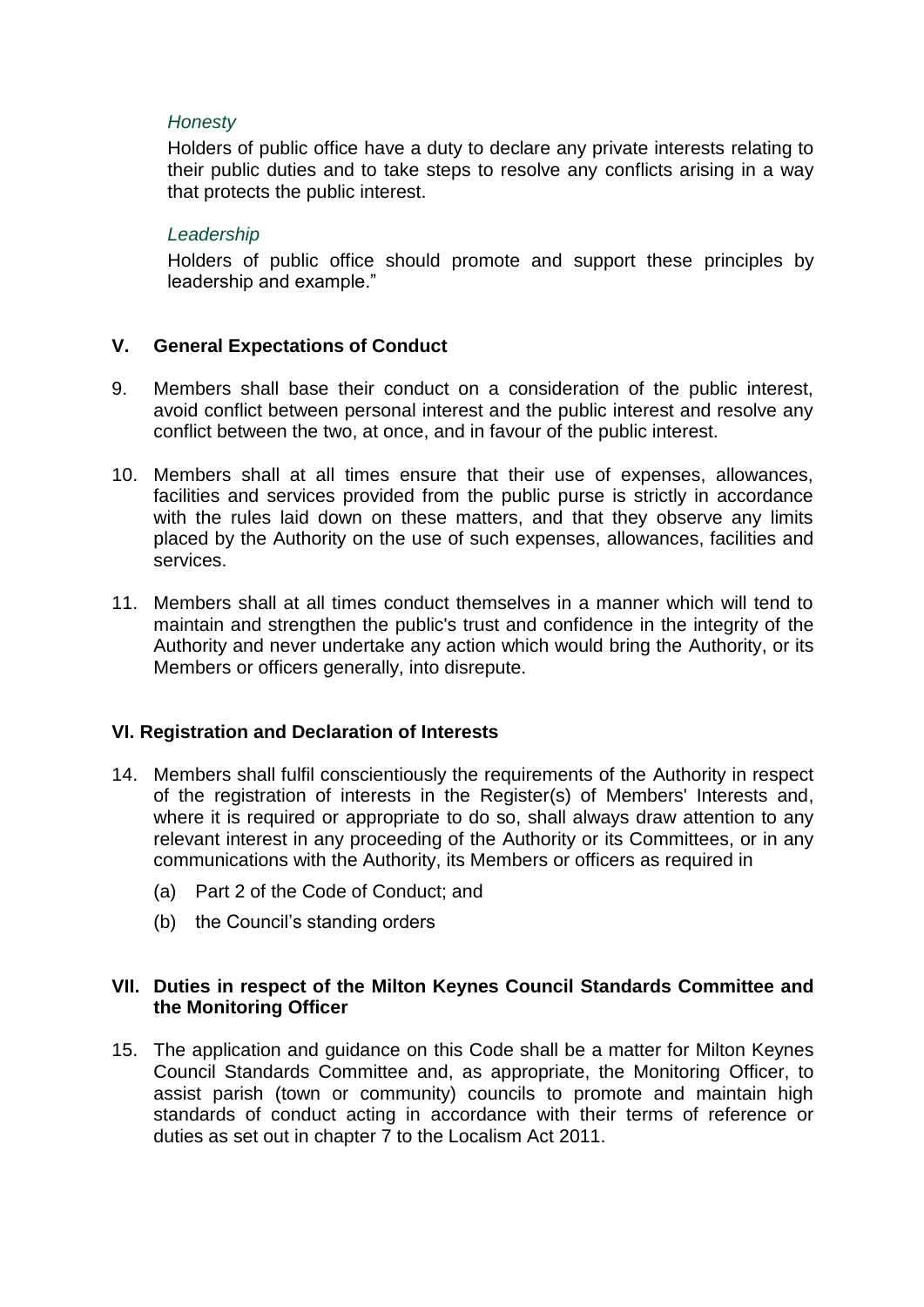- 16. Members shall co-operate, at all stages, with any investigation into their conduct by or under the authority of those persons and shall not seek to intimidate or attempt to intimidate any person who is or is likely to be a complainant, a witness or involved in the administration of any investigation or proceedings in relation to an allegation that a member has failed to comply with his or her authority's code of conduct.
- 17. No Member shall lobby a member of the Milton Keynes Council Standards Committee in a manner calculated or intended to influence their consideration of a complaint of a breach of this Code otherwise than in accordance with the arrangements laid down by the Authority.

# **VIII. Criminal offences in relation to Conduct**

- 18. The Code and associated arrangements are prepared pursuant to the Council's and Members' duties under Chapter 7 of the Localism Act 2011.
- 19. The following are criminal offences relating to the registration and disclosure of interests created under the Localism Act 2011.
	- (a) Where the Member fails, without reasonable excuse to
		- (i) notify the Milton Keynes Council monitoring officer of any disclosable pecuniary interests which the person has at the time when the notification is given, which is required to be given before the end of 28 days beginning with the day on which the person becomes a member or co-opted member of the authority; or
		- (ii) notify the Milton Keynes Council authority's monitoring officer of an interest before the end of 28 days of an event where a Member is present at a meeting of the authority, or is discharging an executive (Cabinet) function, and is aware that he or she has a disclosable pecuniary interest in any matter to be considered, or being considered, and that interest is not entered in the authority's register or is not the subject of a pending notification
	- (b) Where a Member notifies the Milton Keynes Council authority's monitoring officer of such an interest but the person provides information that is false or misleading and the person—
		- (i) knows that the information is false or misleading; or
		- (ii) is reckless as to whether the information is true and not misleading.
	- (c) Where a Member is present at a meeting of the authority, is aware that they have a disclosable pecuniary interest in any matter to be considered, or being considered, at the meeting, and either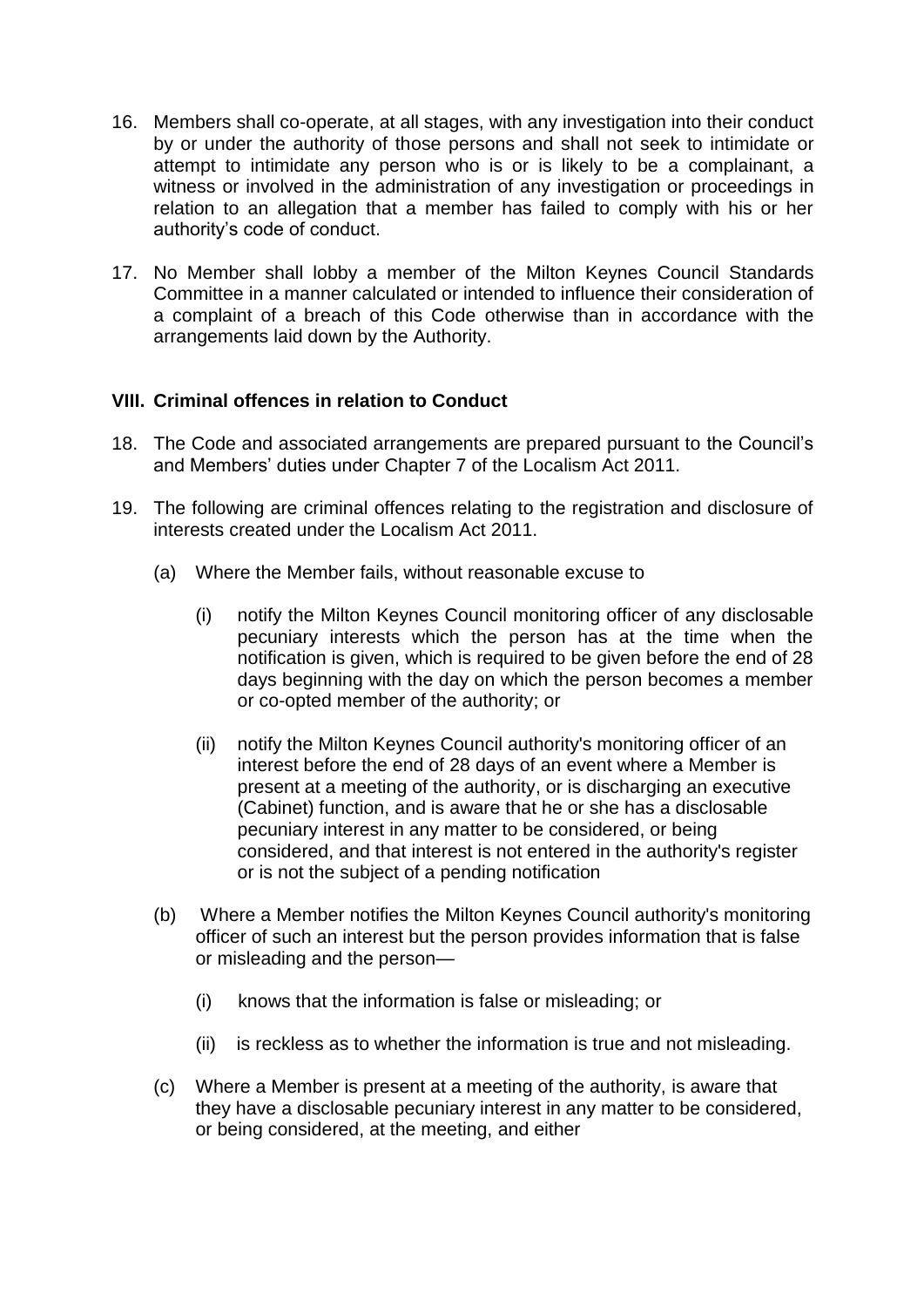- (i) participates, or participates further, in any discussion of the matter at the meeting, or
- (ii) participates in any vote, or further vote, taken on the matter at the meeting,
- 20. Offences also exist under the Bribery Act 2010, which includes the situation where a Member requests, agrees to receive or accepts a financial or other advantage intending that, in consequence, any function of a public nature, any activity connected with the Authority or any activity to be performed by or on behalf of the Authority or others should be performed improperly.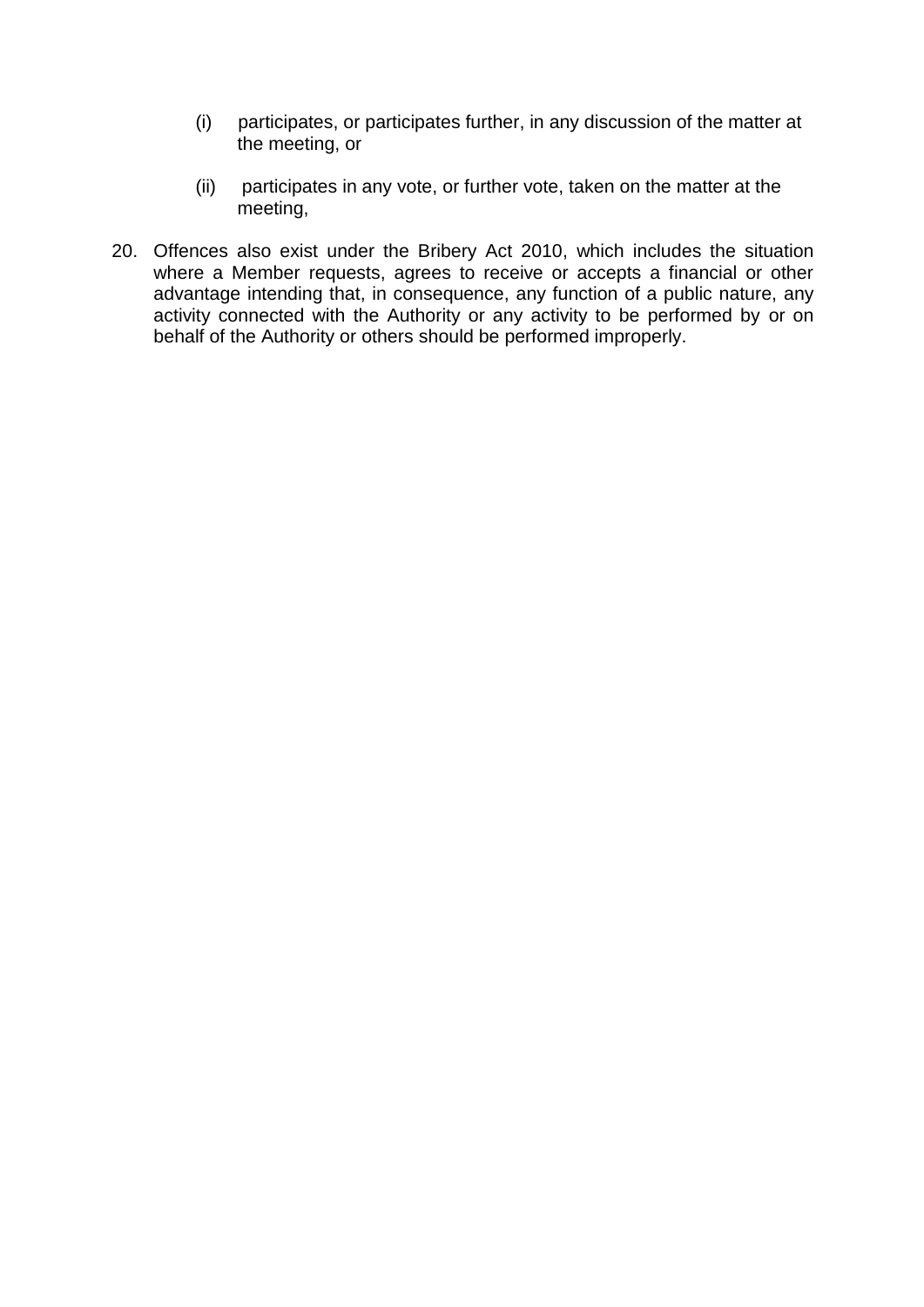# **HAVERSHAM-CUM-LITTLE LINFORD PARISH COUNCIL**

**The Code of Conduct**

**for Members and Co-Opted Members**

*Approved by the Parish Council on 17th September 2012.*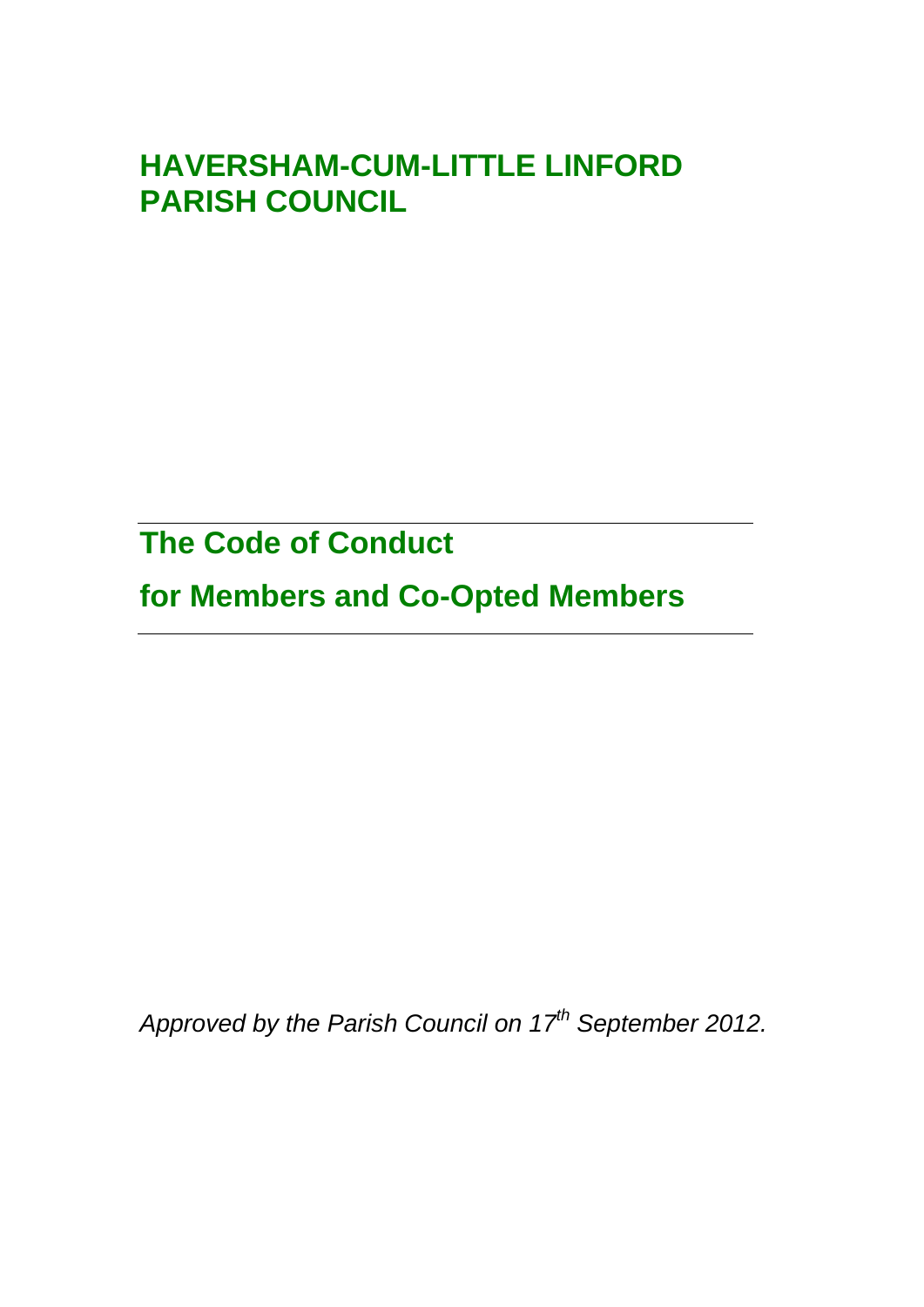# **Part 1: General Obligations**

#### **The Members of Haversham-cum-Little Linford Parish Council must:**

- 1. provide leadership to the authority and communities within its area, by personal example;
- 2. respect others and not bully any person;
- 3. not do anything which may cause the Authority to breach its equality duties;
- 4. not do anything which compromises or is likely to compromise the impartiality of those who work for, or on behalf of, the Authority;
- 5. respect the confidentiality of information received by them as a Member:-
	- (a) not disclosing information to third parties unless
		- (i) required by law to do so; or
		- (ii) where there is a clear and overriding public interest in doing so and the disclosure is made in good faith and in compliance with the reasonable requirements of the Council; and
	- (b) not obstructing third parties' legal rights of access to information;
- 6. not conduct themselves in a manner which could reasonably be regarded as bringing their office or the Authority into disrepute;
- 7. not use or attempt to use their position as a Member improperly to confer on or secure for themselves or for any other person, an advantage or disadvantage;
- 8. when using or authorising the use by others of the resources of the Authority;
	- (a) act in accordance with the Authority's reasonable requirements; and
	- (b) ensure that such resources are not used improperly for political purposes (including party political purposes);
- 9. exercise their own independent judgement, taking decisions for good and substantial reasons:-
	- (a) attaching appropriate weight to all relevant considerations including, where appropriate, public opinion and the views of political groups;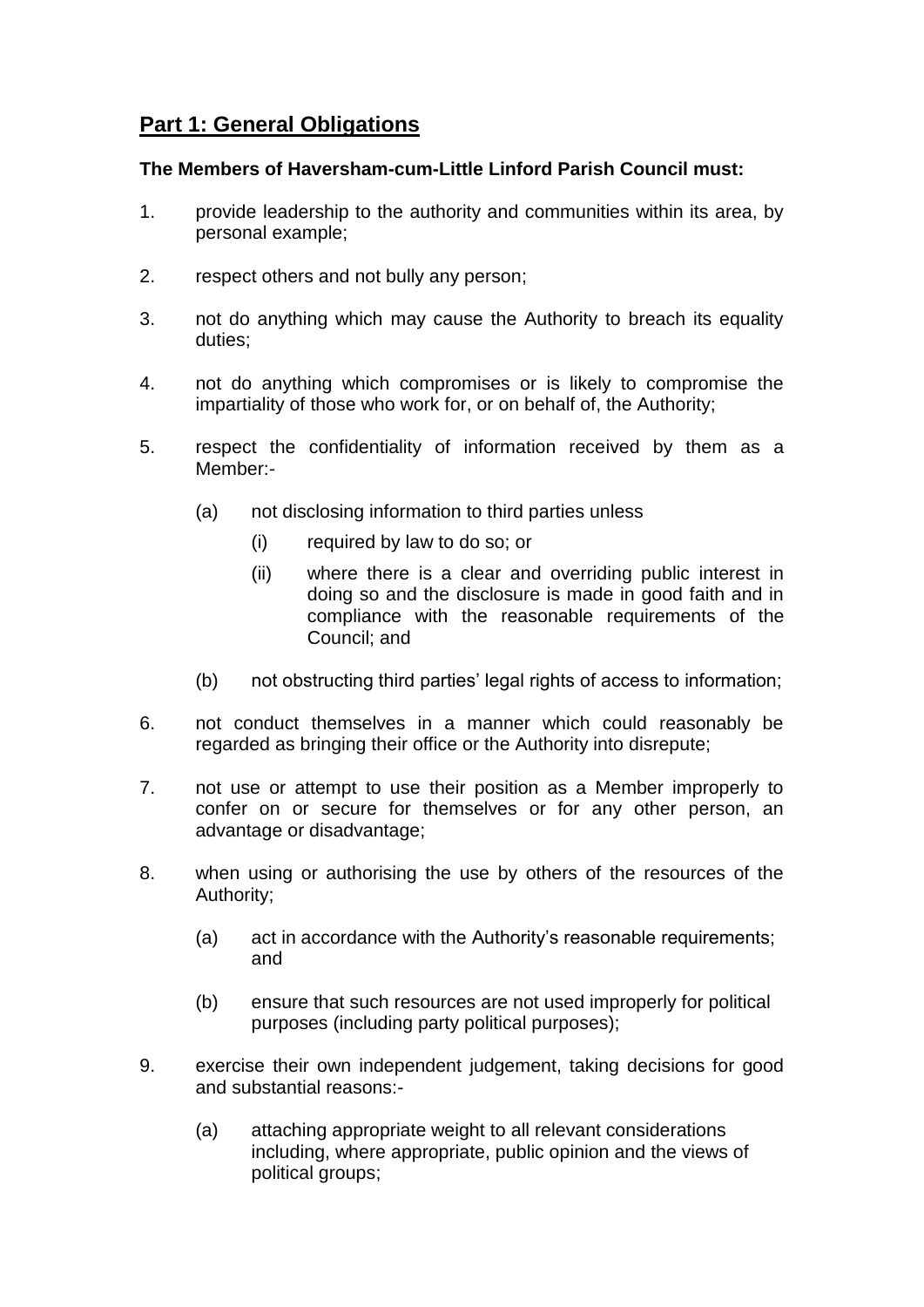- (b) paying due regard to the advice of officers, in particular to the advice of the statutory chief officers and specifically the Chief Finance Officer and the Monitoring Officer in fulfilling their roles; and
- (c) stating the reasons for decisions where those reasons are not otherwise apparent;
- 10. submit themselves to whatever scrutiny is appropriate to their office; and
- 11. whilst exercising their duties, ensure that they uphold the rule of law.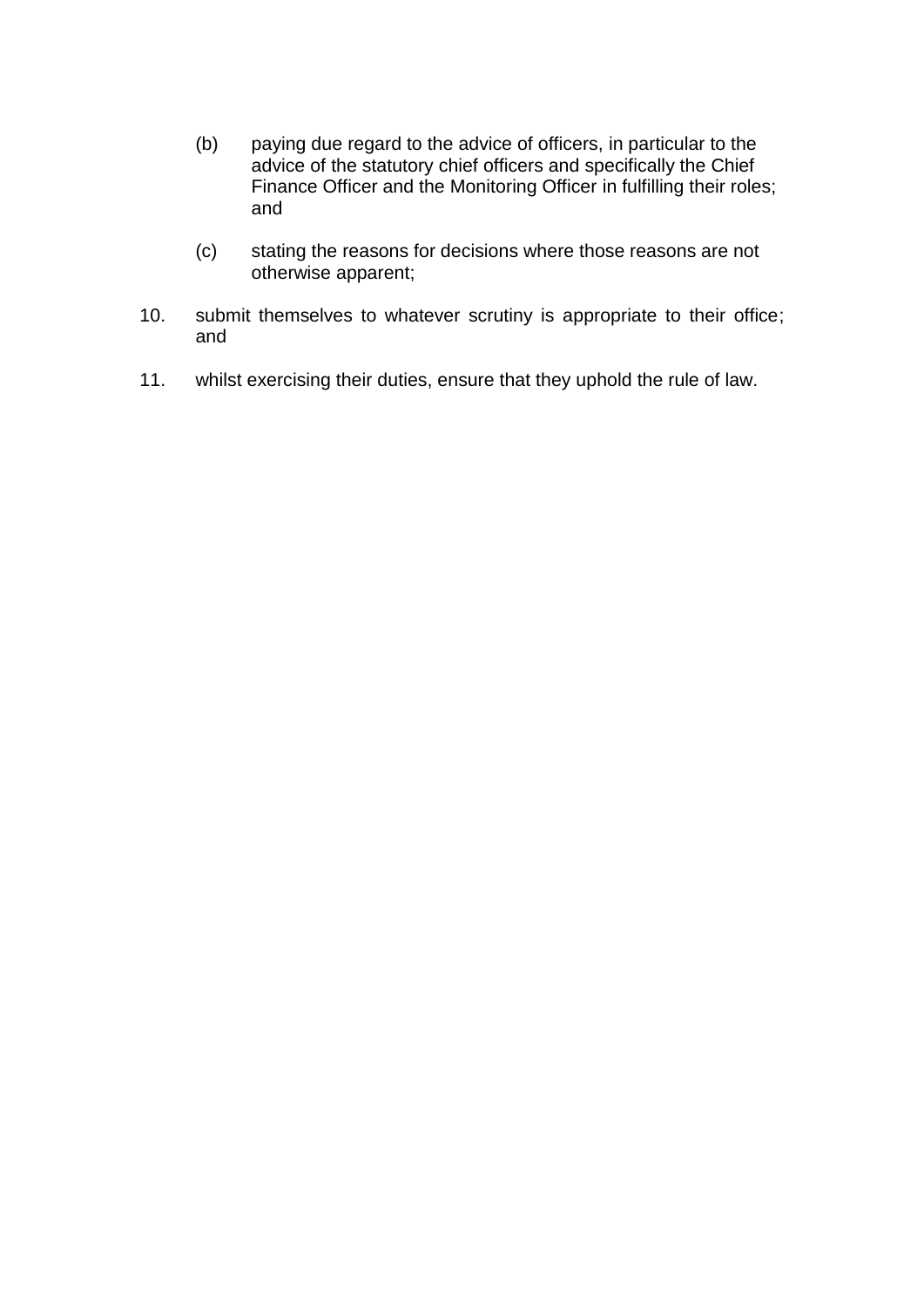# **Part 2: Registration, Disclosure and Duties on Interests Held by Members and Co-Opted Members**

# **A. Disclosable Pecuniary Interests**

#### **Members of Haversham-cum-Little Linford must:**

- 1. comply with the statutory requirements to register, disclose and withdraw from participating in respect of any matter in which they have a Disclosable Pecuniary Interest, as defined by the Localism Act 2011 and set out at Table 1;
- 2. ensure that their register of interests is kept up to date and notify the Monitoring Officer in writing with 28 days of becoming aware of any change in respect of their Disclosable Pecuniary Interests;
- 3. make verbal declaration of the existence and nature of any Disclosable Pecuniary Interest at any Meeting at which they are present at which an item of business which affects or relates to the subject matter of that interest is under consideration, at or before the consideration of the item of business or as soon as the interest becomes apparent (unless the interest is a sensitive interest in which event they need not disclose the nature of the interest);
- 4. recognise that "meeting" means any meeting organised by or on behalf of the authority, including:-
	- any meeting of the Parish Council, or a Committee or Sub-Committee of that Counci:
	- any briefing by officers; and
	- any site inspection to do with business of the authority.

#### **B. Personal Interests: other pecuniary interests and interests other than pecuniary interests**

#### **Members of Haversham-cum-Little Linford Parish Council must:**

- 1 in addition to the requirements at A. above, if they attend a meeting at which any item of business is to be considered and they are aware that they have a Personal Interest in that item, they must make verbal declaration of the existence and nature of that interest at or before the consideration of the item of business or as soon as the interest becomes apparent.
- 2 recognise that they will have a pecuniary interest or an interest other than a pecuniary interest (a "Personal Interest") in an item of business where:-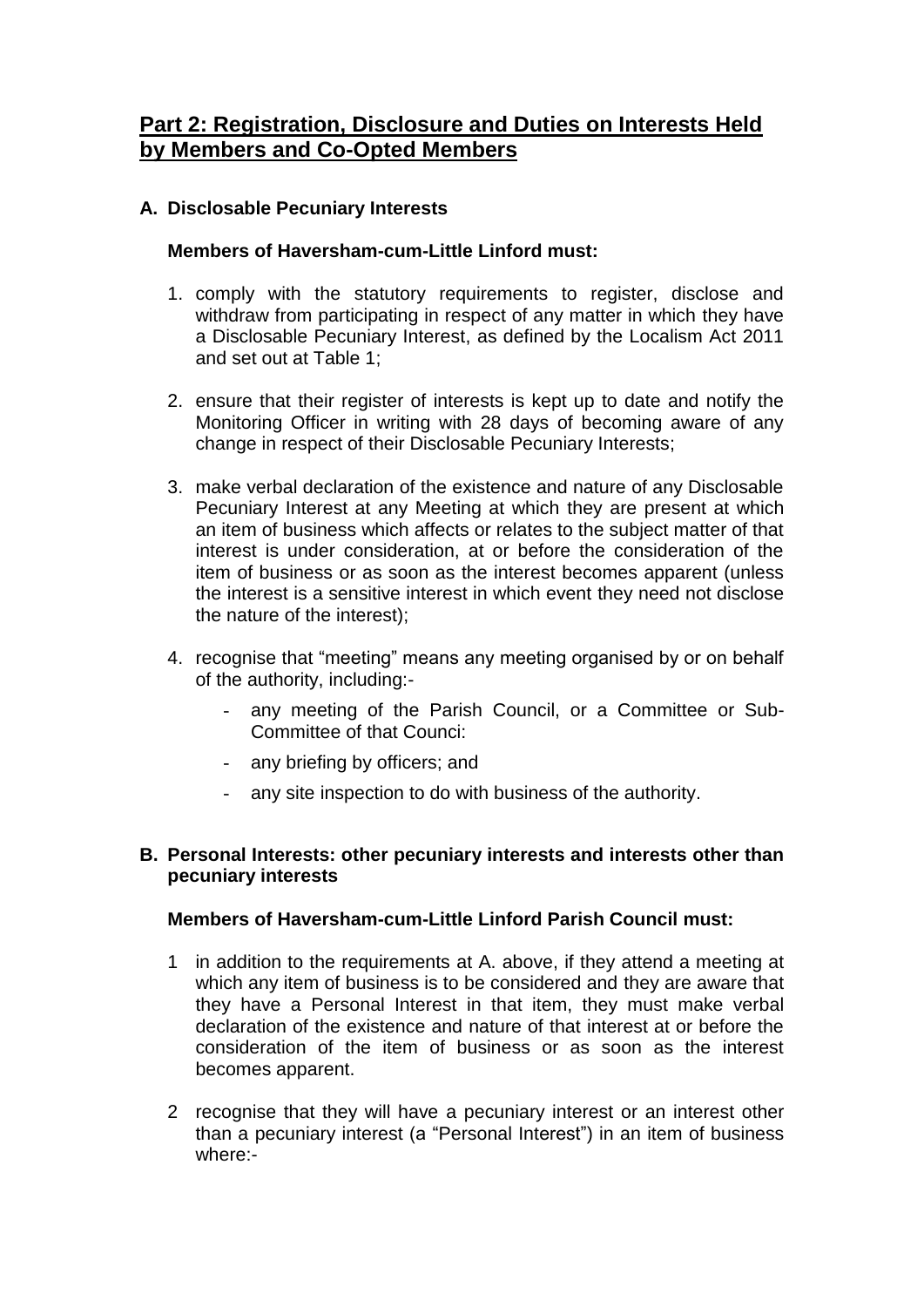- (a) a decision in relation to that item of business might reasonably be regarded as affecting the well being or financial standing of
	- (i) themselves;
	- (ii) a member of their family;
	- $(iii)$  a person<sup>\*</sup> with whom they have a close association; or
	- (iv) a person<sup>\*</sup> from whom they have in the previous [twelve months] received a gift or hospitality with an estimated value of at least £100 as a Member (other than when as part of their approved duties)

to a greater extent than it would affect the majority of the Council Tax payers, ratepayers or inhabitants of the ward or electoral area for which they have been elected (or otherwise of the authority's administrative area); or

(b) it relates to or is likely to affect any of the interests listed in the Table 1 in the Schedule to this Code, but in respect of a member of their family (other than their spouse, civil partner or person with whom they are living as spouse or civil partner) or a person with whom they have a close association

and that interest is not a Disclosable Pecuniary Interest.

3. Note that personal interests of the kind listed in the Table 2 in the Schedule to this Code may be added to the Member's register of interests for reasons of openness and transparency.

# **C. Compliance with Standing Orders relating to Interests**

#### **Members of Haversham-cum-Little Linford Parish Council must:**

1. In addition to the requirements above, comply with any and all obligations contained within the Council's standing orders, namely

Council Procedure Rules relating to interests.

# **D. Gifts and Hospitality**

1

#### **Members of Haversham-cum-Little Linford Parish Council must:**

1 for inclusion in the Register of Interests for a period of [three years], notify the Monitoring Officer within 28 days and in writing of the receipt of any gift, benefit or hospitality with a value in excess of £100 which they have accepted as a Member from any person or body other than the authority.

A person includes a natural person and also a legal person in the form of a company, a charitable, other incorporated body or, for these purposes, an unincorporated association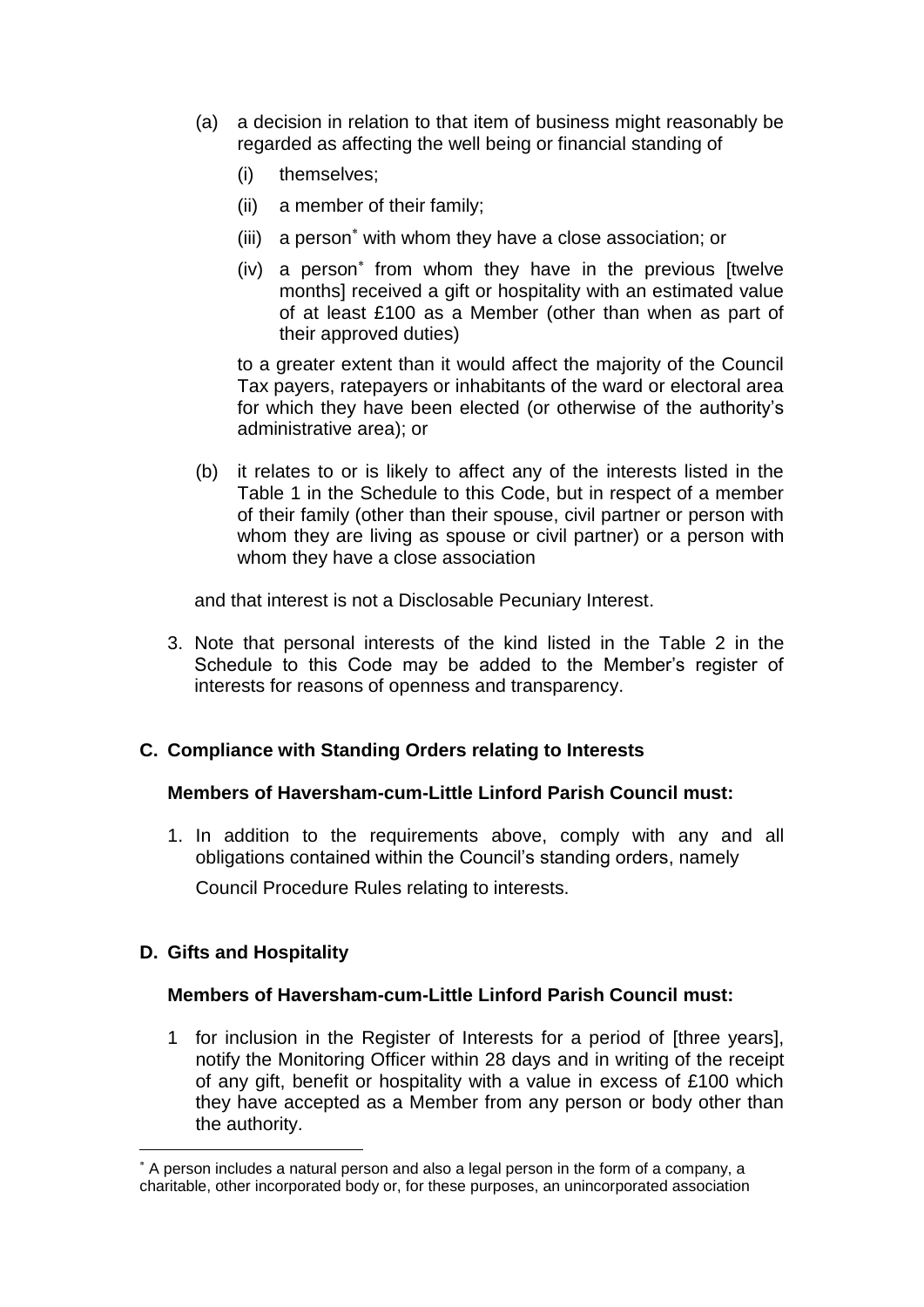2 This duty to notify the Monitoring Officer does not apply where the gift, benefit or hospitality comes within any description approved for this purpose as set out in the Council's protocol on gifts and hospitality.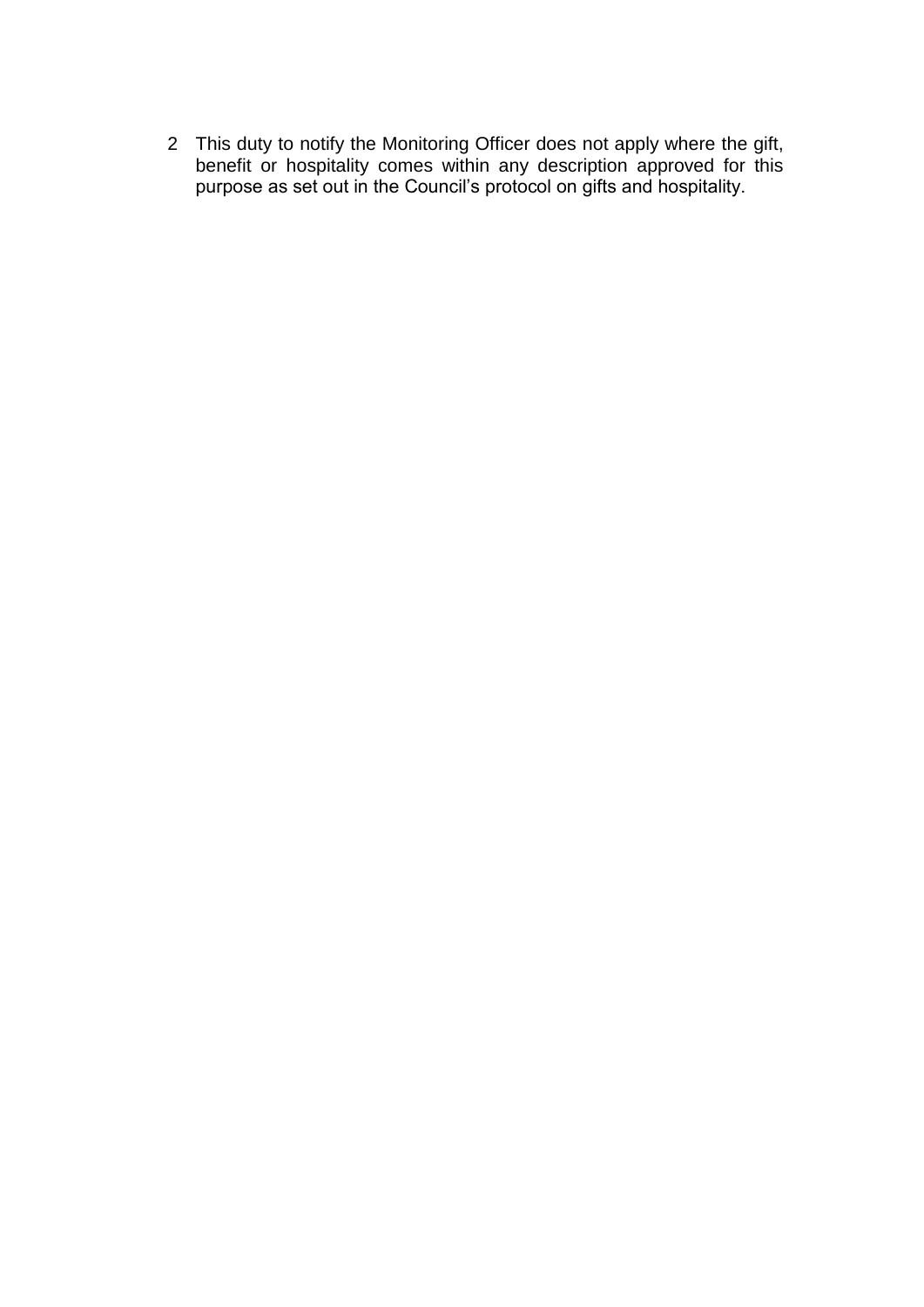| <b>TABLE 1</b>                                             |                                                                                                                                                                                                                                                                                                                                                                                                                                                                                                                                                                                                                                          |  |
|------------------------------------------------------------|------------------------------------------------------------------------------------------------------------------------------------------------------------------------------------------------------------------------------------------------------------------------------------------------------------------------------------------------------------------------------------------------------------------------------------------------------------------------------------------------------------------------------------------------------------------------------------------------------------------------------------------|--|
| <b>Disclosable Pecuniary Interests (2012 Regulations)</b>  |                                                                                                                                                                                                                                                                                                                                                                                                                                                                                                                                                                                                                                          |  |
| 1. Employment, office,<br>trade, profession or<br>vocation | Carried out by you and/or by your spouse or civil<br>partner for a profit or gain                                                                                                                                                                                                                                                                                                                                                                                                                                                                                                                                                        |  |
| 2. Sponsorship                                             | Name(s) of any person or body other than the<br>Council, who has made a payment or provision of<br>any other financial benefit to me within the 12<br>month period preceding this notification in respect<br>of any expenses incurred by me in carrying out<br>my duties as a member or towards my election<br>expenses.                                                                                                                                                                                                                                                                                                                 |  |
| 3. Contracts                                               | Description of any contract under which goods<br>and services are to be provided, or works<br>executed, made between the Council and myself<br>and / or my spouse or civil partner or a firm,<br>company or other body in which I and/or my<br>spouse or civil partner has a beneficial interest<br>and which has not been fully discharged                                                                                                                                                                                                                                                                                              |  |
| 4. Land                                                    | Address or other description of any land in the<br>Council's area in which I and / or my spouse or<br>civil partner has a beneficial interest.                                                                                                                                                                                                                                                                                                                                                                                                                                                                                           |  |
|                                                            | You only need to register land in the Council's<br>area. This includes your home if you own it or<br>rent it.                                                                                                                                                                                                                                                                                                                                                                                                                                                                                                                            |  |
| 5. Licences                                                | Address or other description of any land in the<br>Council's area for which I and / or my spouse or<br>civil partner has a licence (alone or jointly with<br>others) to occupy for a month or longer.                                                                                                                                                                                                                                                                                                                                                                                                                                    |  |
| 6. Corporate tenancies                                     | Address or other description of any land where<br>the landlord is the Council and in which the tenant<br>is a body in which I and/or my spouse or civil<br>partner has a beneficial interest.                                                                                                                                                                                                                                                                                                                                                                                                                                            |  |
| 7. Securities                                              | Name(s) of any person or body who (to my<br>knowledge) has a place of business or land in the<br>Council's area and in whom I and/or my spouse<br>or civil partner has a beneficial interest in a class<br>of securities of that person or body that exceeds<br>the nominal value of £25,000; or one hundredth<br>of the total issued share capital (whichever is the<br>lower) or if the share capital of that body is of<br>more than one class, the total nominal value of<br>the shares of any one class in which I, my spouse<br>or civil partner has a beneficial interest that<br>exceeds one hundredth of the total issued share |  |